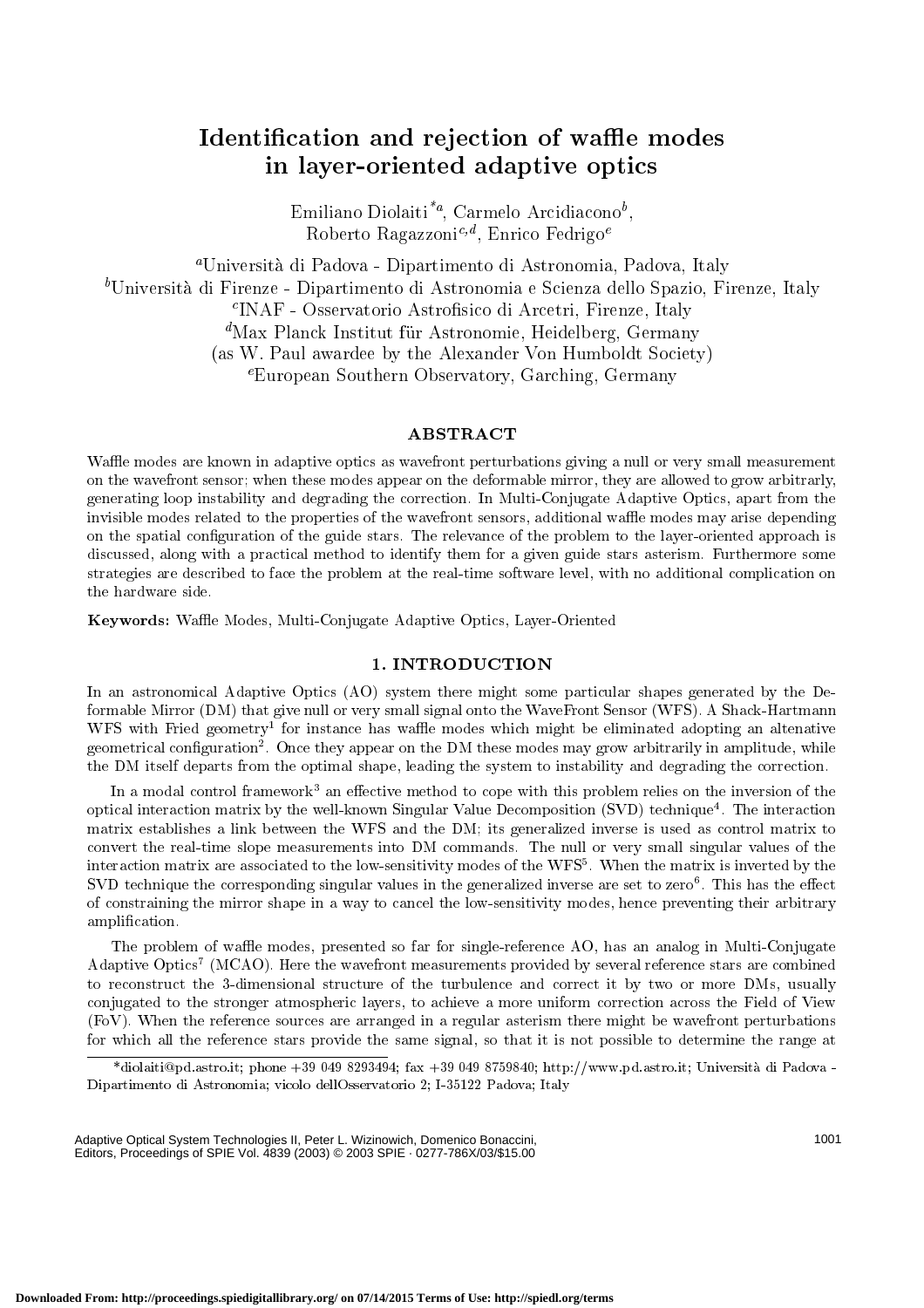which the perturbation is occurring (Figure 1). These particular perturbations, treated in this paper, should be intended as invisible modes in a MCAO sense: although they do produce a signal on the WFSs, they do not allow a proper reconstruction of the 3-dimensional structure of the atmosphere. Again these modes may cause instability and correction degradation8 .



Figure 1. Left: a sinusoidal wavefront perturbation is sampled by two guide stars lying on the plane perpendicular to the perturbation. Right: the two stars experience the same wavefront aberrations and provide the same signal.

Different implementations of the MCAO concept have been described so far. In the global reconstructor approach<sup>9</sup> each WFS is coupled to a guide star and the signals are used to compute the commands for the DMs through a global control matrix. The global reconstructor may be optimized with a Maximum-A-Posteriori  $(MAP)$  technique<sup>10</sup>, to include the statistical knowledge of the noise and of the atmospheric turbulence properties. A third implementation is the layer-oriented approach<sup>11</sup>; here each DM is driven by a separate detector focused on the same atmospheric slab and the wavefront reconstruction is accomplished by the optical co-addition of the reference signals. While a numerical implementation of layer-oriented is possible, with additional flexibility in the wavefront reconstruction, we limit here to the optical approach, in which the system is composed of independent AO loops, at least from the hardware point of view. In the following we derive the waffle modes for a two DMs layer-oriented system, we discuss the relevance of the problem under different conditions and we present some strategies for the real-time filtering of these modes.

### 2. WAFFLE MODES COMPUTATION

A detailed analysis of the layer-oriented approach has been presented elsewhere<sup>8</sup> and we just recall here the basic results. A layer-oriented system is composed of two or more independent AO loops, each one including a detector and a DM conjugated to the same atmospheric layer. The detector measures the wavefront error due to the whole atmosphere; however while the conjugated layer is seen in focus all the other layers are seen smoothed and the amount of blurring increases with the FoV and the distance of the considered layer from the plane where the detector is conjugated. In a 2-loops system, for instance, the detector no. 1, conjugated to the altitude  $h_1$ , sees the  $l - th$  layer, located at the altitude  $h_l$ , smoothed by a convolution with the kernel

$$
\delta_{1,l}(\mathbf{x}) = \sum_{s=1}^{S} \frac{I_s}{I} \delta\left[\mathbf{x} + \left(h_l - h_1\right)\theta_s\right]
$$
\n<sup>(1)</sup>

where  $I_s$  is the intensity of the  $s-th$  star  $(s = 1,...,S)$ , I the total intensity of all the references,  $\theta_s$  a 2component vector identifying the position of the star, <sup>x</sup> a position vector on a plane orthogonal to the optical axis and  $\delta$  the Dirac-delta. In practice the wavefront measurement for the considered layer is a sum of shifted copies of the layer itself, one for each star, and each copy is weighted by the relative intensity of the corresponding star. A relation similar to Equation 1 holds for the detector no. 2, conjugated to the altitude  $h_2$ . Incidentally we notice that this formulation does not account for the effect of the finite footprint size.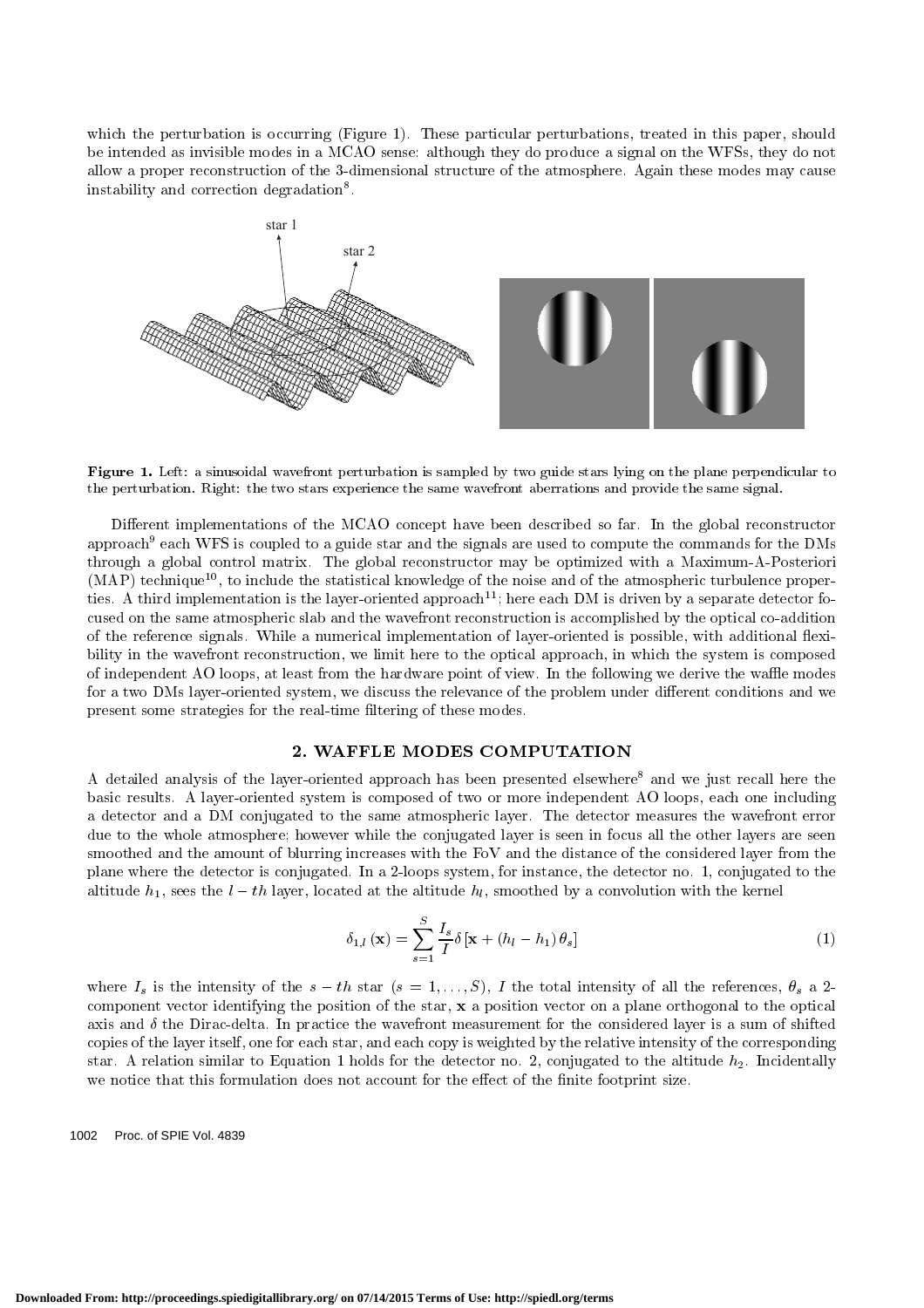The analysis of the layer-oriented system may be conveniently carried out in the Fourier plane. It has been snown- that each spatial frequency evolves independently in time. There are frequencies, depending on the spatial distribution and brightness of the reference stars, for which the layer-oriented system is not stable, hence subject to noise amplification and lack of convergence. Formally it may be shown that for these frequencies the response to an impulse input does not tend to zero as it should and the response to a step input increases arbitrarly with time. From the wavefront sensing point of view these frequencies do not allow a proper 3 dimensional reconstruction of the atmospheric turbulence. It is therefore natural to associate them to the waffle modes of the layer-oriented system. In the simple though significative case of two DMs it has been shown that the waffle frequencies are identified by the condition

$$
|\delta_{1,2}| = 1 \tag{2}
$$

where  $\sigma_{1,2}$  is the Fourier transform of the functional in Equation 1 when the two conjugated planes are considered, namely

$$
\tilde{\delta}_{1,2}(\mathbf{u}) = \sum_{s=1}^{S} \frac{I_s}{I} e^{i2\pi (h_2 - h_1)\theta_s \cdot \mathbf{u}}.
$$
\n(3)

The simplest invisible frequency is  $\mathbf{u} = 0$ , corresponding to the piston mode. Any other waffle mode is identified by a couple of frequencies symmetric with respect to the origin, namely the points  $(u_i, v_i)$  and  $(-u_i, -v_i)$ . The shape of the waffle mode in the direct space results to be a sinusoid with spatial frequency  $f_i = \sqrt{u_i^2 + v_i^2}$ . When also the frequencies in the neighborhood of the points  $(u_i, v_i)$  are taken into account, the corresponding shape is an amplitude-modulated sinusoid.

Not all the waffle frequencies are of practical relevance: the finite number of degrees of freedom of the DMs, in fact, imposes a kind of spatial cutoff which prevents the amplification of the high-frequency modes, simply because they cannot be reproduced by the DM. Assuming an inter-actuator distance  $d$ , the shortest wavelength that can be generated is of the order of  $2d$ , which corresponds to a cutoff frequency

$$
f_c \approx \frac{1}{2d}.\tag{4}
$$

The functional in Equation 3 has been computed here for different guide star asterisms, characterized by equally bright sources for simplicity (Figure 2). A threshold smaller than unity has been defined for the identification of the peaks of the functional, representing the waffle (or quasi-waffle) frequencies in the Fourier plane. For a trivial asterism with only two reference stars the waffle frequencies are represented by parallel lines. In a Natural Guide Stars (NGS) asterism with randomly spread sources the number of waffle frequencies is always lower than for a regular asterism with the same number of sources. Furthermore the number of waffle modes tends to decrease as the number of stars increases. For an asterism formed by several reference stars, for instance  $S = 8$ , the number of waffle frequencies is usually negligible and in most cases only the piston remains. It should also be stressed that with an irregular configuration most of the peaks of the functional are not equal to unity, i.e. they do not fulfill exactly the condition expressed by Equation 2. The modes associated to these frequencies are not invisible in a strict sense, however it is interesting to investigate their effect on the system behaviour. The conclusion of this discussion is that the problem of waffle modes in a practical implementation of the layer-oriented approach<sup>12</sup> is likely to have some relevance only for asterisms composed of few reference stars, as those that might be found at the Galactic Pole for instance.

## 3. WAFFLE MODES REJECTION

Since the system is not able to properly reconstruct the waffle modes, the most obvious thing to do (and perhaps the only one) is to remove the waffle component from the applied correction. It should be stressed that the waffle frequencies present in the atmospheric turbulence are not corrected at all in this way: this is the price to be paid to ensure the system stability and convergence. In the global reconstructor method the control matrix may be modified to project the computed command vector onto a subspace orthogonal to that generated by the low-sensitivity modes1. In the MAP-based approach11 the regularization inherent to this technique should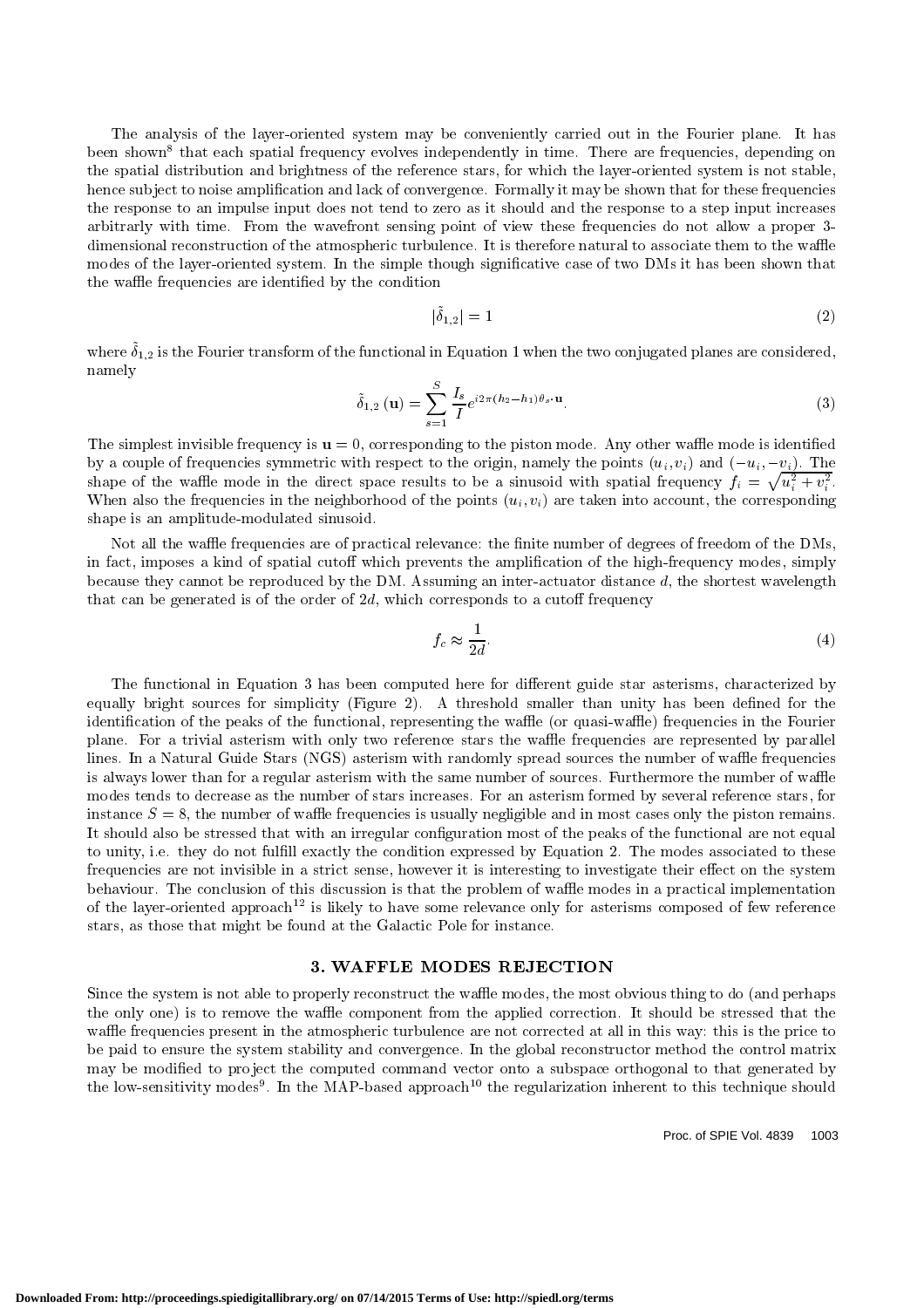

Figure 2. Left: footprints for dierent guide stars asterisms, corresponding to a conjugation altitude of 8.5km for a 8m telescope on a 2' FoV. Right: waffle frequencies in the Fourier plane; the center of the arrays corresponds to the zero frequency. The cases shown here correspond, from top to bottom, to 2 stars, 4 stars arranged in a regular square, 4 stars in a slightly irregular configuration and 8 stars in a random asterism.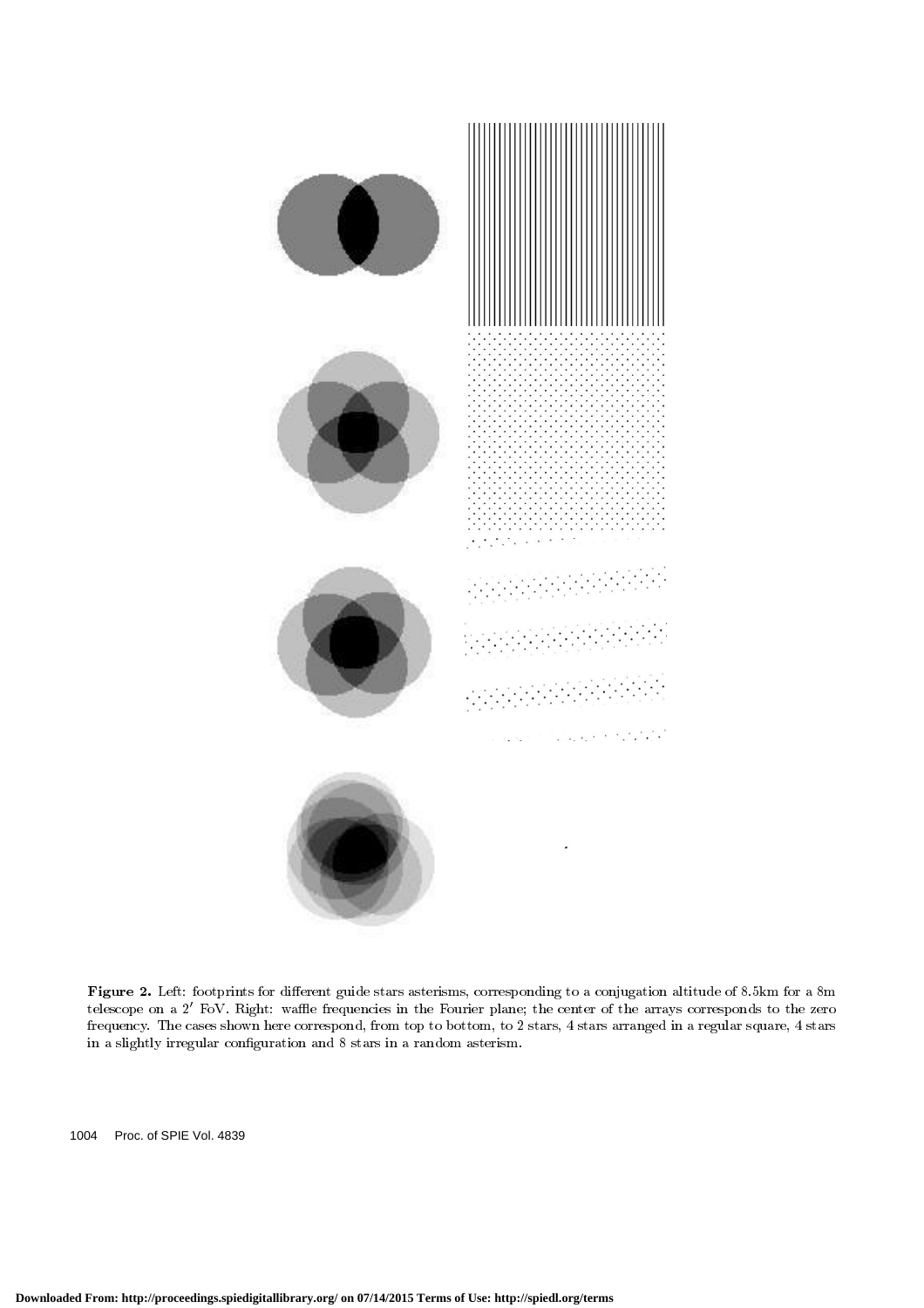prevent the arbitrary amplification of the waffle modes. In the layer-oriented approach the filtering may be similarly accomplished by modifying the control matrix of each independent AO loop forming the system.

In the following we describe two different methods to suppress the waffle modes from the applied correction in a layer-oriented system: one is a kind of regularization of the control matrix, the other is based on a projection approach. Both these method are formulated in a modal control framework, assuming as basis modes for each DM a set of orthogonal (e.g. Zernike) polynomials  $Z_n(x, y)$ , where the maximum number N may be different from DM to DM. In general none of the mirror modes, considered separately, is a waffle. However certain combinations of polynomials might be very close to some waffle mode. In each independent loop forming the layer-oriented system, the link between the WFS and the DM is established by an interaction matrix M whose columns are the slopes measurements corresponding to each DM mode, applied with unit amplitude. The relation between a given command vector <sup>c</sup> and the corresponding slope vector <sup>s</sup> is given by

$$
\mathbf{M}\mathbf{c} = \mathbf{s}.\tag{5}
$$

The interaction matrix is assumed to be inverted by the SVD technique to compute the control matrix  $M^+$ used in closed loop to convert the slope measurements into DM commands. An interesting property of the SVD method, already mentioned in Sec. 1, is the possibility to set a cutting threshold for the small singular values of the matrix to be inverted; this singular values are set to zero in the generalized inverse. A convenient way to define this threshold is in terms of the condition number  $Q$ , defined as the ratio of the maximum to the minimum (in absolute terms) non-zero singular value. Adopting a condition number  $Q = 10$ , for instance, it is possible to decide which singular values should be discarded and set to zero in the SVD inversion.

## 3.1. Constrained inversion of the interaction matrix

The first method to prevent wame modes amplification is based on a modification of the control matrix M++ of the co each independent loop forming the layer-oriented system. From the modal expansion of the correction

$$
c(x,y) = \sum_{n=1}^{N} c_n Z_n(x,y)
$$
 (6)

it is clear that the  $i-th$  waffle mode  $(u_i, v_i)$  is removed if the Fourier transform of the correction fulfills the conditions

$$
\sum_{n=1}^{N} c_n \tilde{Z}_n \left( u_i, v_i \right) = 0 \tag{7}
$$

where  $i=1,\ldots,1$  is an index for the wante frequencies of interest and  $Z_n$  is the Fourier transform of the  $n$ -th mirror mode. These conditions represent linear constraints on the coefficients of the modal expansion of the correction. They can be expressed as

$$
\mathbf{z}_i^T \mathbf{c} = 0. \tag{8}
$$

Including these constraints, the inverse problem in Equation 5 becomes

$$
\begin{cases}\n\mathbf{M}\mathbf{c} = \mathbf{s} \\
\mathbf{Z}\mathbf{c} = \mathbf{0}\n\end{cases} (9)
$$

where the matrix  $\bf{z}$  is formed by the row vectors  $\bf{z}^{\tau}_{i}$ . The previous system of equations is an overdetermined one and can be solved only in a least-squares sense. A possible solution is the regularized one regularized on

$$
\mathbf{c} = \left(\mathbf{M}^T \mathbf{M} + \alpha \mathbf{Z}^T \mathbf{Z}\right)^{-1} \mathbf{M}^T \mathbf{s}
$$
\n(10)

where  $\alpha$  is a free parameter which establishes a trade off between goodness of fit and the constraint represented by the waffle modes suppression. The matrix multiplying the slope vector s on the right-hand side of Equation 10 is the control matrix for the closed loop operation. Since the size of the control matrix does not increase, the computation time in closed loop is not affected. The main drawbacks of this technique are represented by the additional free parameter  $\alpha$  and by the fact that the waffle modes are not suppressed perfectly.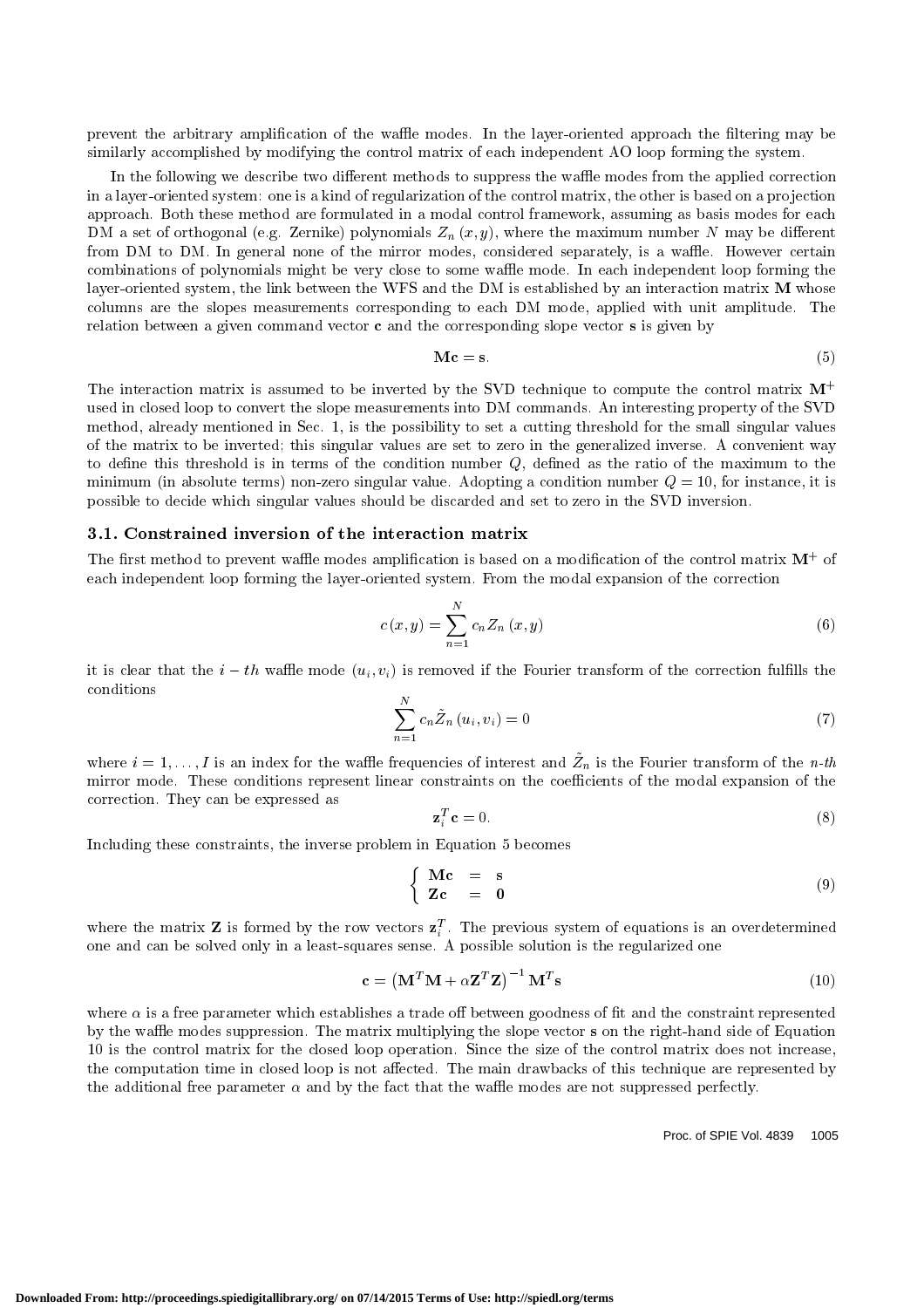## 3.2. Subtraction of the waffle mode component

A second possibility is to remove from the computed command vector the component parallel to the subspace generated by the waffle modes; this is equivalent to projecting the command vector onto the subspace orthogonal to that generated by the wanie modes (Figure 5). In the simplest case of just one wanie mode  $w_1$  (x, y), the orthogonal component is

$$
\mathbf{c}_{\perp} = \mathbf{c} - \mathbf{w}_1 \left( \mathbf{w}_1^T \mathbf{c} \right) = \left( \mathbf{I} - \mathbf{w}_1 \mathbf{w}_1^T \right) \mathbf{c},\tag{11}
$$

where  $w_1$  is a normalized vector formed by the components of the waffle mode onto the mirror basis. When the number of relevant waffle modes is  $I > 1$ , a straightforward generalization of the method consists of decomposing each waffle mode onto the mirror basis, thus obtaining a set of component vectors. These are then ortho-normalized, in order to find an orthonormal basis  $\mathbf{w}_1, \mathbf{w}_2, \ldots, \mathbf{w}_I$  for the linear subspace of the waffle modes. Then the DM command vector orthogonal to this subspace may be computed as

$$
\mathbf{c}_{\perp} = (\mathbf{I} - \mathbf{W}) \mathbf{c} \tag{12}
$$

where  $\bf{I}$  is the identity matrix and  $\bf{W}$  is defined as

$$
\mathbf{W} = \sum_{i} \mathbf{w}_i \mathbf{w}_i^T.
$$
 (13)

The projection operator onto the subspace orthogonal to that generated by the waffle modes may also be multiplied by the control matrix <sup>M</sup><sup>+</sup> , obtaining the modied reconstructor

$$
\mathbf{M}_{\perp}^{+} = (\mathbf{I} - \mathbf{W}) \mathbf{M}^{+} \tag{14}
$$

which gives only command vectors orthogonal to the waffle subspace. The modification of the control matrix has to be done for each independent loop separately, as for the technique presented before. Even the present method does not increase the real-time computional demands, because the size of the control matrix is left unchanged.



Figure 3. Wae modes ltering is accomplished by pro jecting the computed command vector onto the subspace of admissible mirror modes orthogonal to the waffle modes subspace. Here the space of all command vectors is pictorially represented by a 3D vector space, where the XY plane coincides with the waffle modes subspace.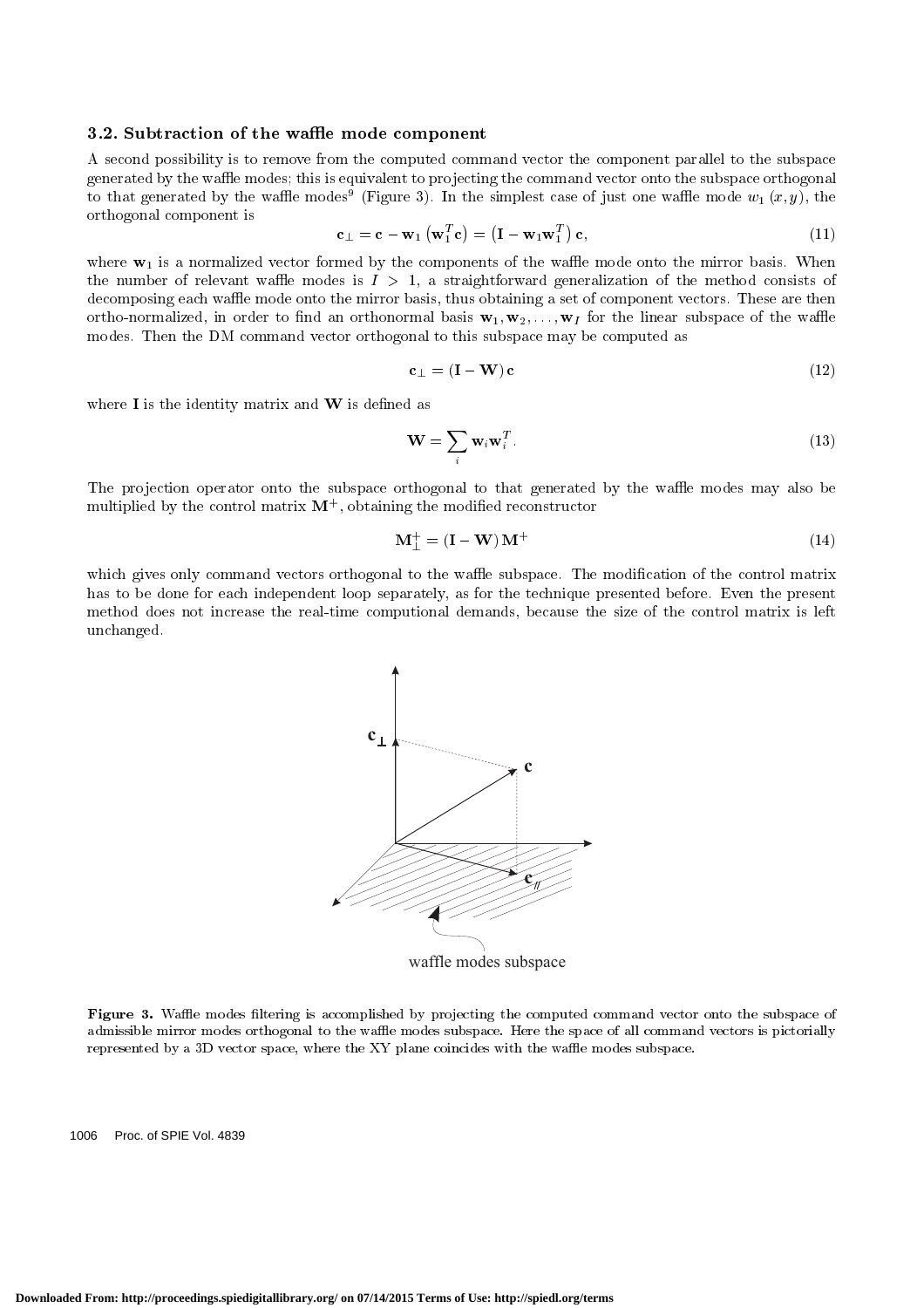## 4. NUMERICAL SIMULATIONS

According to the discussion presented in Sec. 2, the problem of waffle modes amplification might be relevant with NGS asterisms composed of few reference sources. For this reason we have performed a set of simulations with asterisms of  $S = 4$  guide stars. We have investigated for completeness both the case of a regular asterism (four stars at the vertex of a square), although this is a rather unrealistic condition, and five irregular asterisms, in which the stars positions have been randomly perturbed by at most  $10 - 15$ ". In all the cases the reference sources are spread over a FoV of approximately  $2'$  in diameter. For simplicity we have assumed equally bright stars, with brightness  $mag = 12$  or  $mag = 15$ . Both photon noise and instrumental noise, due to read-out and dark current, have been included. The amount of noise is representative of MAD, a MCAO prototype currently under development--. In order to avoid any anisoplanatic enect, we have considered a simplified atmospheric model with only two layers placed at the same ranges where the two DMs are conjugated. The total power of the turbulence, however, corresponds to a realistic situation of a seeing with FWHM  $\approx 0.9$ " in the visible. The two detectors have been sampled with 10 - 10 sub-apertures each, so that a sub-aperture is slightly smaller than the  $r_0$  of each layer. No temporal evolution of the layers has been introduced: the main goal of the tests was to verify the capability of the system to converge to a static input turbulence, evaluating the impact of the waffle frequencies. Finally we have implemented two wavefront reconstruction approaches: zonal and modal. In the former one, the re-binned phase maps provided by the WFSs have been interpolated onto a finer grid and applied to the corresponding DMs, without any interaction matrix. In the modal case the number of Zernike polynomials has been set to 72 and 68 modes for the two DMs respectively, i.e. approximately 10% less than the maximum number of modes compatible with the number of available sub-apertures; the control matrix has been computed by the SVD inversion of the interaction matrix formed by the Zernike modes, adopting a reasonable figure of  $Q = 10$  on the maximum allowed ratio between the maximum and minimum singular value. It should be stressed that this figure has been adopted as a reasonable one, with no optimization. With this threshold, the number of selected singular values is 57 for the ground layer and slightly smaller for the high altitude layer, the exact value depending on the guide stars asterism.



Figure 4. The relevant wae modes for the ground and the high-altitude conjugated DMs for the regular asterism of four stars considered in the simulations.

The relevant waffle modes for the adopted spatial sampling in the case of the four stars regular asterism are shown in Figure 4. The number of waffles modes is lower for the high-altitude DM because of the coarser spatial sampling (same number of sub-apertures on a larger region). In the irregular asterisms the number of modes below the cutoff frequency ranges from  $1$  to  $4$ ; it should also be noticed that in these cases, apart from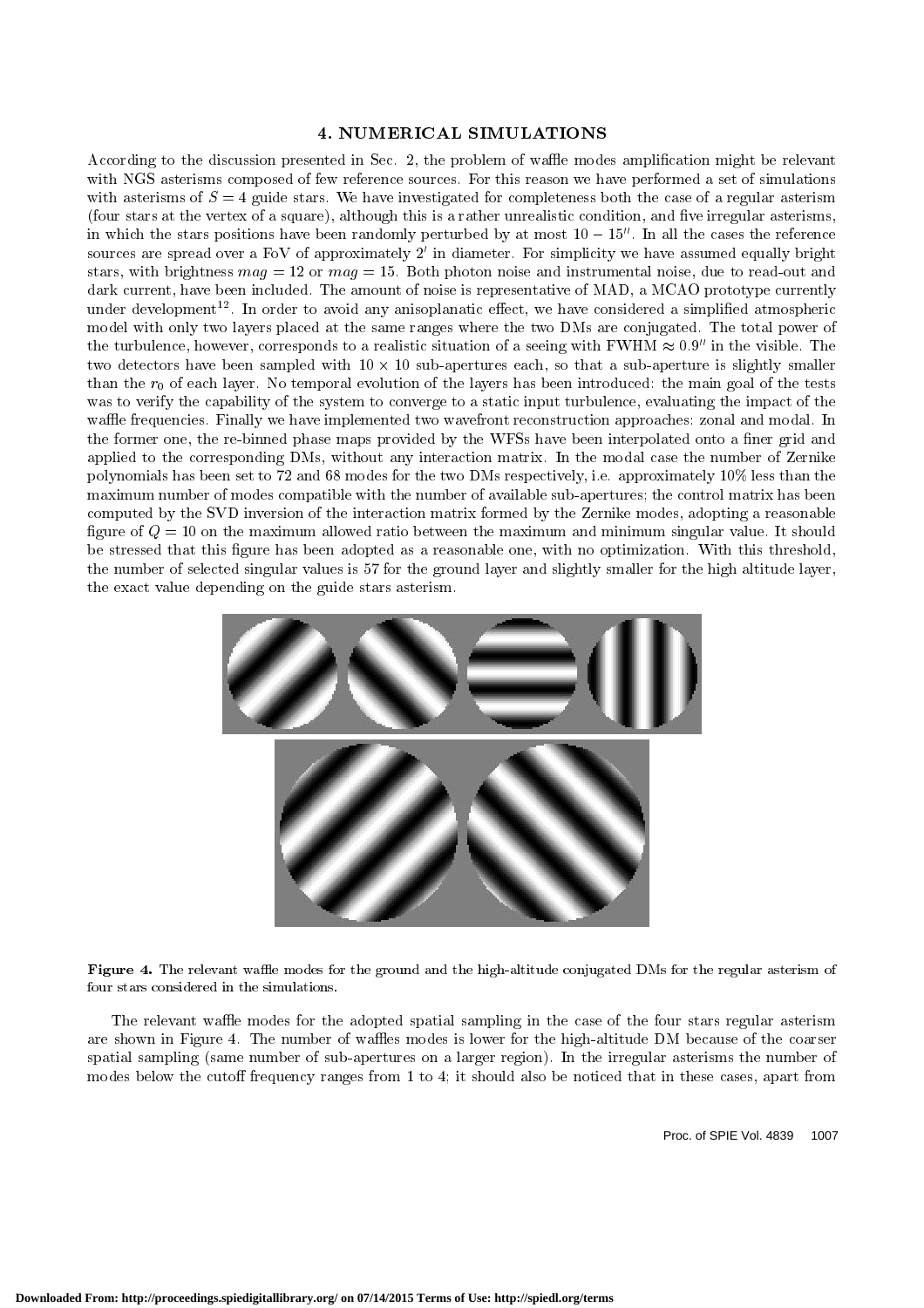the zero frequency associated to the piston, the other waffle frequencies below the cutoff are not invisible in a strict sense, according to the discussion of Sec. 2.

#### 4.1. Zonal case

In the first tests we have adopted the zonal wavefront reconstruction approach. The results (Figure 5) indicate that both with regular and irregular guide stars asterisms the correction at the center of the FoV, where there is no reference source, is worse than on the four guide stars. Since the DMs are conjugated to the layers, the Strehl Ratio (SR) should be rather uniform across the FoV and the SR homogeneity should be limited only by the uniformity of the photon density in the high altitude layer. We interpret this SR dishomogeneity as a signature of the waffle frequencies, that prevent the system to converge and provide a useful correction. To confirm further this hypothesis, we have repeated the same test with an asterism formed by 8 randomly spread stars, scaling their brightness in order to have the same integrated magnitude, and we have experienced no SR degradation across the field as that illustrated in Figure 5. The conclusion of this test is that the problem of waffle modes is relevant in a zonal approach when the asterism is formed by few reference stars, even in an irregular conguration, although we have observed cases with irregular asterisms in which the correction is not so poor as in Figure 5. We have not tried to implement any waffle control technique in the zonal case, switching to the modal approach, which seems to be more representative of real systems.



Figure 5. Zonal case: SR temporal evolution. The dashed lines represent the SR at the center of the FoV, where there is no guide star; the continuous lines refer to the reference sources. Two asterisms with 4 guide stars have been considered: a regular (left) and an irregular one (right).

#### 4.2. Modal case

If the four stars asterism is regular, even with the modal approach the waffle modes are relevant (Figure 6, left). Although these tests are to be taken as an exercise, because of the regular stars configuration, we have tried to apply a preliminary implementation of the waffle control technique described in Sec. 3.2. In the first case presented in Figure 6 (right) the technique makes the system converge, achieving a good correction even at the center of the field. It is not so good as on the reference stars, but it should be stressed that the aim and capability of this method is just to remove the cause of instability, without assuring the optimality of the correction. In the second case presented in the Figure the effect of the waffle control technique is to improve the correction at the center of the FoV, which is not so bad even without waffle control.

The situation is completely different with the five irregular asterisms described before. An example of the achieved performance is shown in Figure 7: no waffle mode amplification problem has been experienced here and the correction is reasonably uniform across the FoV without any waffle control technique, both with bright and faint reference stars. The control matrix computed by the SVD with a reasonable condition number  $Q = 10$ is sufficient to ensure the system convergence and stability.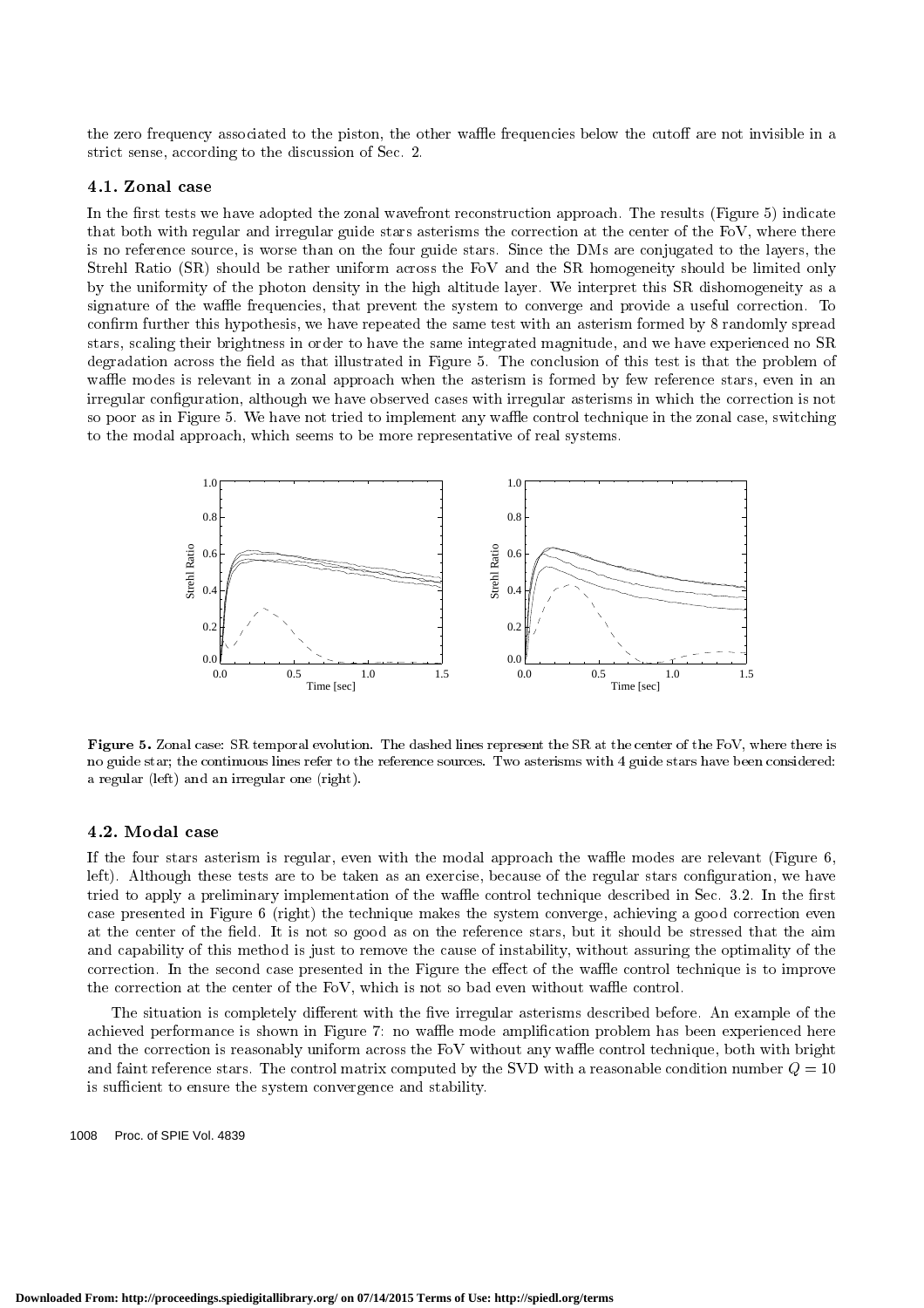

Figure 6. Modal case: SR temporal evolution for the regular asterism. The meaning of the dashed and continuous lines is the same as in the previous Figure. Left: no waffle control. Right: with waffle control.



Figure 7. SR temporal evolution for an irregular asterism with modal wavefront reconstruction. The brightness of each guide star is  $mag = 12$  (left) and  $mag = 15$  (right).

## 5. CONCLUSIONS

We have investigated the effect of the waffle modes related to the spatial distribution of the reference stars in a layer-oriented MCAO system. We have shown that the problem might have a practical relevance only for asterisms composed of few reference sources and the case of four guide stars has been assumed as a representative